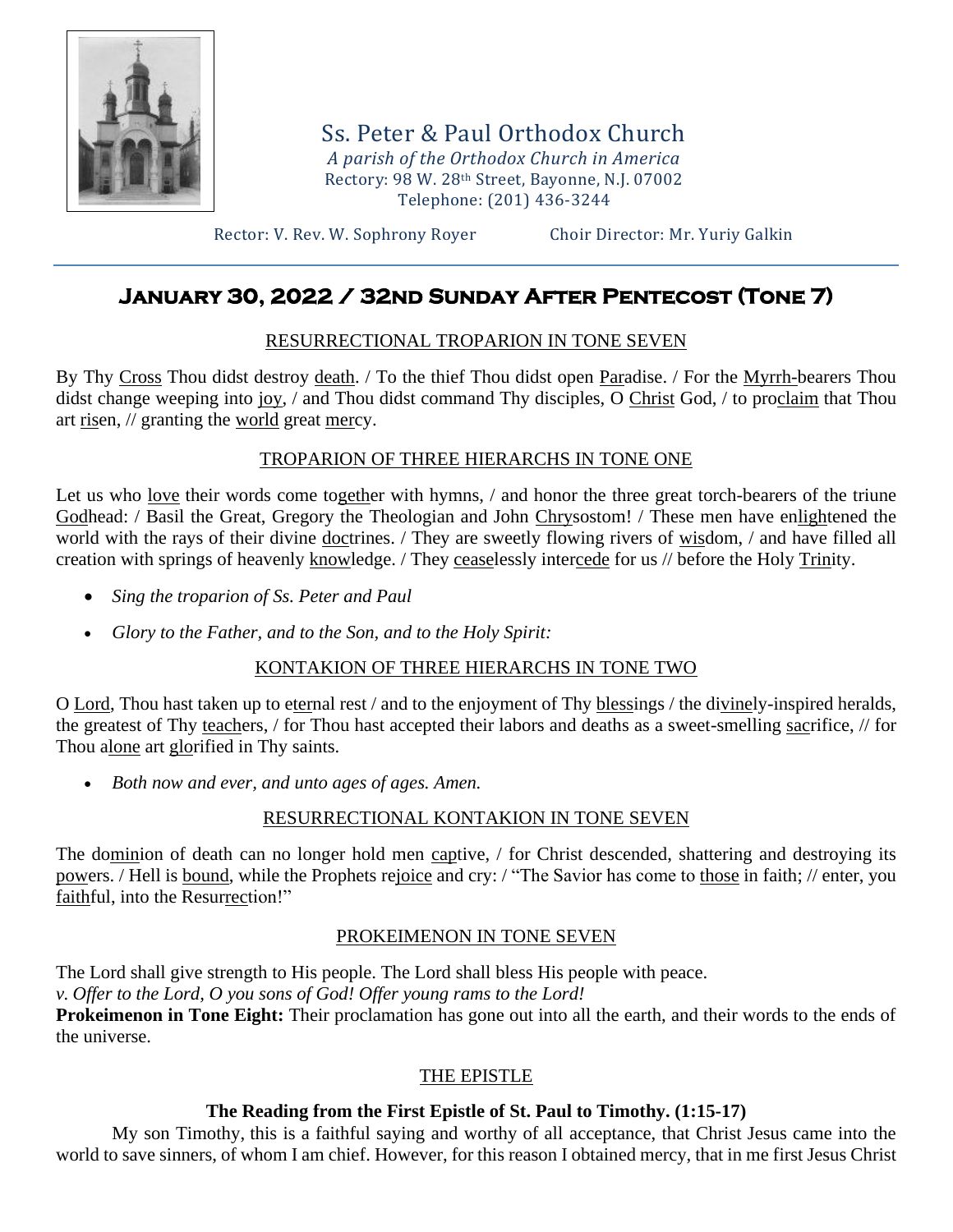might show all longsuffering, as a pattern to those who are going to believe on Him for everlasting life. Now to the King eternal, immortal, invisible, to God who alone is wise, be honor and glory forever and ever. Amen.

#### **The Reading from the Epistle of St. Paul to the Hebrews. (13:7-16)**

Brethren, remember those who rule over you, who have spoken the word of God to you, whose faith follow, considering the outcome of their conduct. Jesus Christ is the same yesterday, today, and forever. Do not be carried about with various and strange doctrines. For it is good that the heart be established by grace, not with foods which have not profited those who have been occupied with them. We have an altar from which those who serve the tabernacle have no right to eat. For the bodies of those animals, whose blood is brought into the sanctuary by the high priest for sin, are burned outside the camp. Therefore, Jesus also, that He might sanctify the people with His own blood, suffered outside the gate. Therefore, let us go forth to Him, outside the camp, bearing His reproach. For here we have no continuing city, but we seek the one to come. Therefore, by Him let us continually offer the sacrifice of praise to God, that is, the fruit of our lips, giving thanks to His name. But do not forget to do good and to share, for with such sacrifices God is well pleased.

#### ALLELUIA IN TONE SIX

Alleluia! Alleluia! Alleluia!

- *v. It is good to give thanks to the Lord, to sing praises to Thy Name, O Most High.*
- *v. To declare Thy mercy in the morning, and Thy truth by night.*
- *v. Blessed is the man who fears the Lord, who greatly delights in His commandments.*

### THE GOSPEL

#### **The Reading from the Holy Gospel according to St. Matthew. (15:21-28)**

Then Jesus went out from there and departed to the region of Tyre and Sidon. And behold, a woman of Canaan came from that region and cried out to Him, saying, "Have mercy on me, O Lord, Son of David! My daughter is severely demon-possessed." But He answered her not a word. And His disciples came and urged Him, saying, "Send her away, for she cries out after us." But He answered and said, "I was not sent except to the lost sheep of the house of Israel." Then she came and worshiped Him, saying, "Lord, help me!" But He answered and said, "It is not good to take the children's bread and throw it to the little dogs." And she said, "Yes, Lord, yet even the little dogs eat the crumbs which fall from their masters' table." Then Jesus answered and said to her, "O woman, great is your faith! Let it be to you as you desire." And her daughter was healed from that very hour.

#### **The Reading from the Holy Gospel according to St. Matthew. (5:14-19)**

You are the light of the world. A city that is set on a hill cannot be hidden. Nor do they light a lamp and put it under a basket, but on a lampstand, and it gives light to all who are in the house. Let your light so shine before men, that they may see your good works and glorify your Father in heaven. Do not think that I came to destroy the Law or the Prophets. I did not come to destroy but to fulfill. For assuredly, I say to you, till heaven and earth pass away, one jot or one tittle will by no means pass from the law till all is fulfilled. Whoever therefore breaks one of the least of these commandments, and teaches men so, shall be called least in the kingdom of heaven; but whoever does and teaches them, he shall be called great in the kingdom of heaven.

#### COMMUNION HYMNS

Praise the Lord from the heavens, praise Him in the highest! Their proclamation has gone out into all the earth, and their words to the ends of the universe. Alleluia! Alleluia! Alleluia!

#### TODAY'S SAINTS

Saints commemorated on January 30th: *Synaxis of Three Hierarchs: Basil the Great, Gregory the Theologian, and John Chrysostom.* Hieromartyr Hippolytus of Rome and Companions; St. Zeno the Hermit, of Antioch (a disciple of St. Basil the Great); Martyr Theophilus the New, in Cyprus; Blessed Peter, King of Bulgaria; Martyr